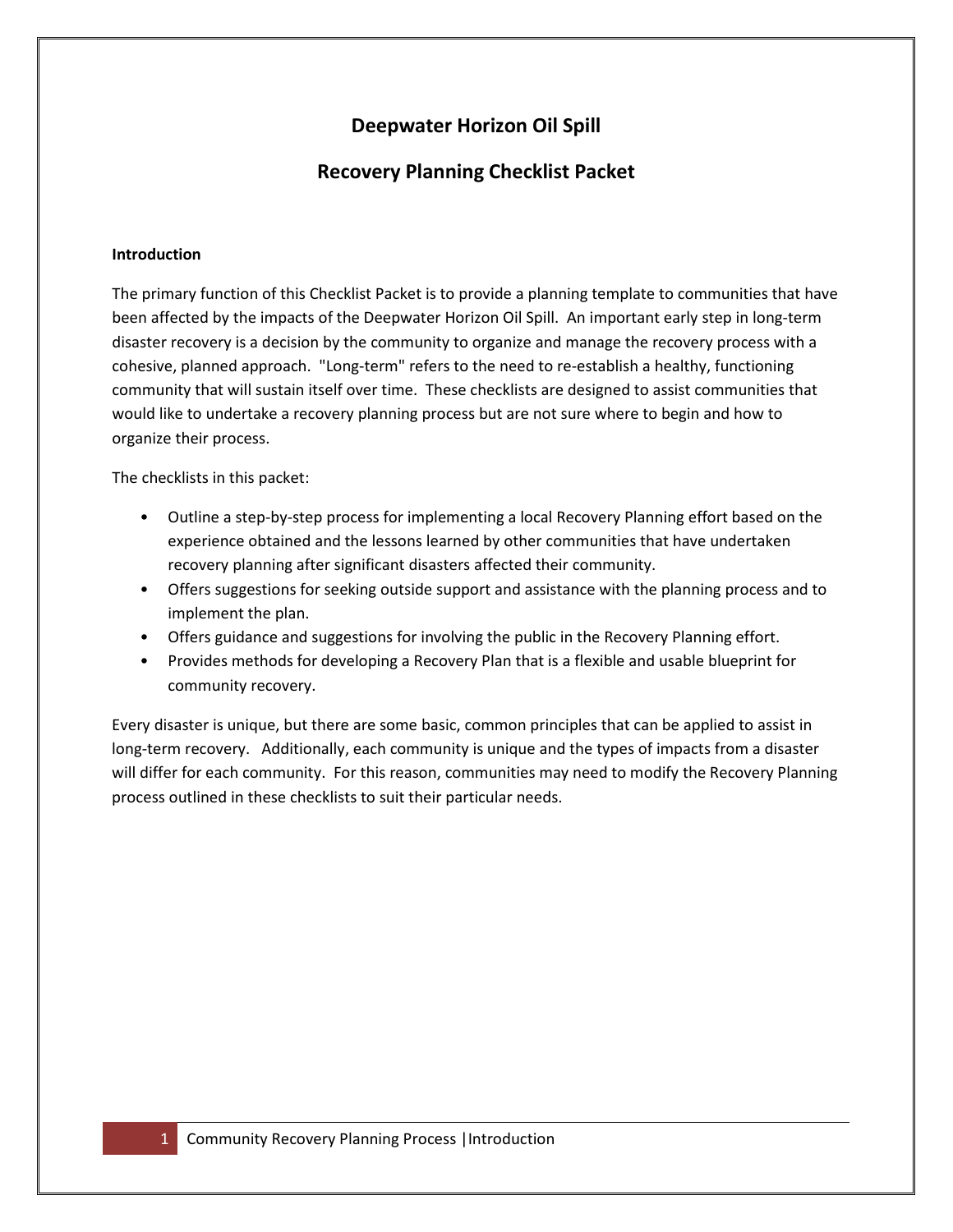## **COMMUNITY RECOVERY PLANNING PROCESS**

**Step 1: ASSESSING THE NEED** - Do we need long-term community recovery planning?

- What are the potential long term impacts of this disaster for our community?
- What are the community infrastructure needs or environmental issues that need to be addressed?
- What are the community's economic needs as a result of the disaster? Are there new economic opportunities? Can we bolster current opportunities?

**Step 2: SELECTING AN OVERALL LEADER AND OUTLINING A RECOVERY PROGRAM** – Where do we begin?

- The local government must initiate the Recovery program, select a leader and support the program.
- The leader will be the spokesperson for the Recovery program, will "kick-off" the process, serve as the coordinator/facilitator at the community meetings, and establish partnerships with local, state, and federal organizations and agencies.
- Establish a Planning Team to facilitate issue and project identification, provide assistance in the community involvement process, help author the plan, and assist in finding project champions.

**Step 3: SECURING OUTSIDE SUPPORT** - Where can we get help? (Checklist 1 – Who can help us? & Checklist 2 – Developing a Community Recovery and Resource Day Workshop)

**Step 4: ESTABLISHING A PUBLIC INFORMATION CAMPAIGN** - How do we keep the community informed and involved in the process? (Checklist 3 – Public Information Campaign)

**Step 5: REACHING A CONSENSUS** - How do we secure community buy-in to move forward? (Checklist 4 – Consensus-Building Techniques for Community Meetings)

### **Step 6: IDENTIFYING THE RECOVERY ISSUES** - What are our opportunities?

- What did we like about our community before the disaster? What didn't we like? How can we bring the local economy and environment back better and more sustainable?
- **Think big – let your Recovery Plan inspire -** Private sector developers have been motivated to invest in the communities where the projects identified were born from the community, captivated the imagination, and had commitment from the leadership.
- **Strike while the iron is hot**  and before the public's attention turns to the next breaking news.
- Don't overlook the opportunity to take actions to reduce or eliminate risks from future disasters.

### **Step 7: ARTICULATING A VISION AND SETTING GOALS** - What will strengthen and revitalize our community?

- Establishing a logical framework for your Recovery program can show key community stakeholders how the components of the whole program fit together and how those components contribute to the objective of strengthening and revitalizing your community.
- The community's vision establishes a direction that everyone can drive toward together. Without a common direction, groups in your community can end up working at cross-purposes.
- Goals will mark the actual progress toward your vision. They will give you and your community stakeholders a clear picture of how your Recovery program will achieve its intended purpose.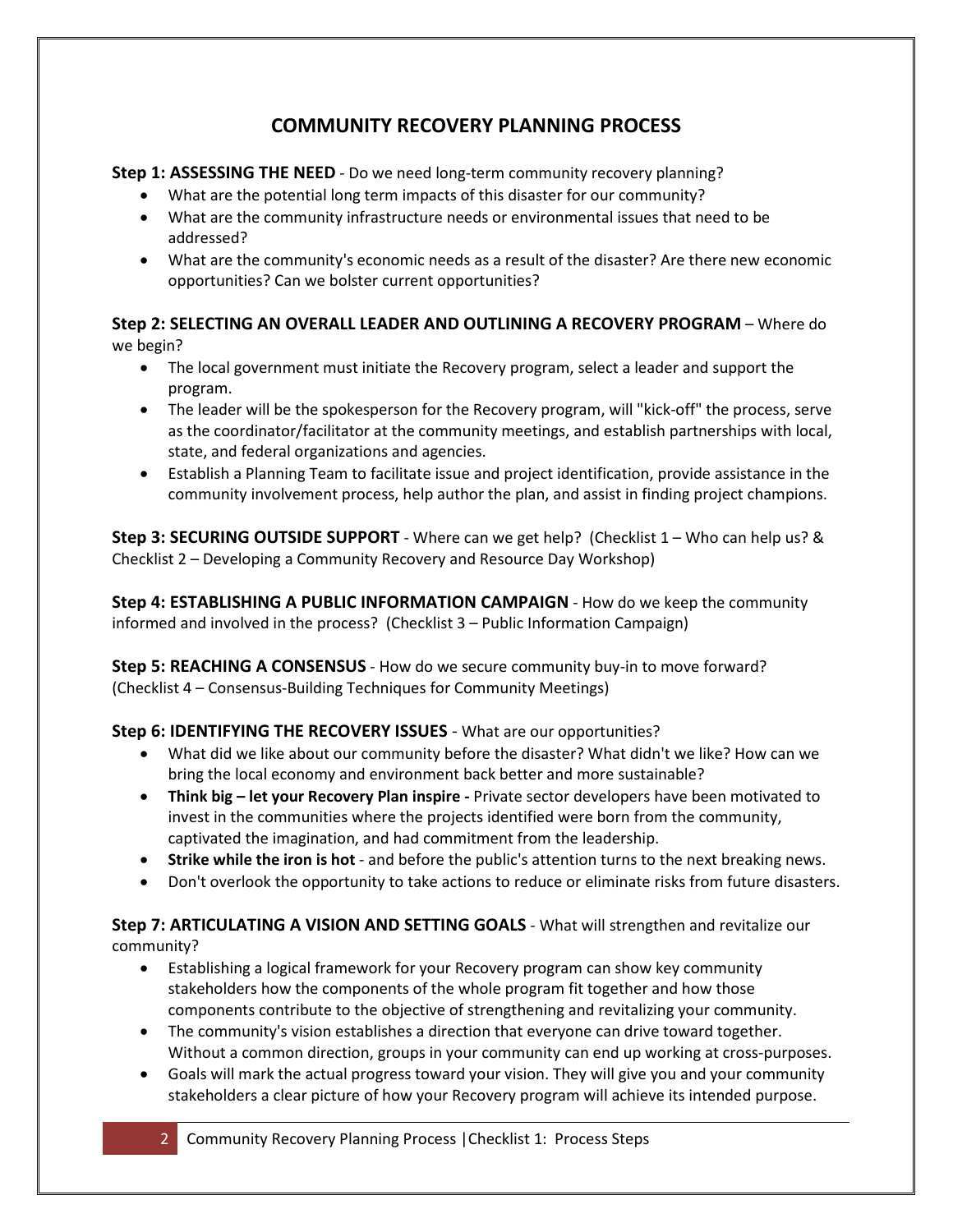#### **Step 8: IDENTIFYING, EVALUATING AND PRIORITIZING THE RECOVERY PROJECTS** – What makes a good project? (Checklist 5 – Recovery Value Worksheet)

**Step 9: DEVELOPING A RECOVERY PLAN** - How do we put it all together? (Checklist 6 – Recovery Planning Timeline)

**Step 10: CHOOSING PROJECT CHAMPIONS** - Who will provide leadership for each project or initiative?

- Project champions can be found in a variety of places including: elected officials, local volunteers, active or influential members of a local community organization, municipal employees, community activists, or members of local professional organizations.
- A good champion will: continue to flesh out the details of the project after it has gone into the Recovery plan; find ways to attract funding to the project; convince others to join in and help bring the project to fruition; serve as project coordinator/leader and work with the person(s) responsible for Recovery implementation to help achieve all of the goals of the project.

**Step 11: PREPARING A RECOVERY FUNDING STRATEGY** - Where do we get the funding for these projects?

- Establishing partnerships with the various state, federal, and not-for-profit agencies is the most important aspect of preparing a funding strategy.
- You should first look at what local resources or funding opportunities are available to assist in implementing recovery projects. Once this review has occurred you can investigate funding, technical assistance, or other resources from various sources, including: Public Agencies (Local, State, Federal), Not-For-Profit Organizations, Private Foundations, and other organizations or entities
- A special edition of "Disaster Assistance: A Guide to Recovery Programs" is available for the Gulf Coast Oil Spill. Please go to [www.xxxxx.gov](http://www.xxxxx.gov/) to download a copy.

#### **Step 12: IMPLEMENTING THE PLAN** - How do we make it all happen?

- Identify who is in charge of Implementation.
- Set Priorities focus on projects that will have the most impact on the community's recovery when completed.
- Move forward on projects that can be completed rather quickly, have significant public support, and available funding. These would be the "low hanging fruit" of the Recovery plan. Completion of these types of projects creates significant visibility for the Recovery program and helps solidify community and political support and momentum for continued emphasis on plan implementation.

#### **Step 13: UPDATING THE PLAN - When are we finished?**

- The Recovery plan should be viewed as a 'living' document that adjusts and changes to specific needs as the community works through the recovery process.
- Routine evaluations of the Recovery plan and the implementation process will allow communities to accommodate necessary changes and modifications while striving to fully achieve and implement the plan.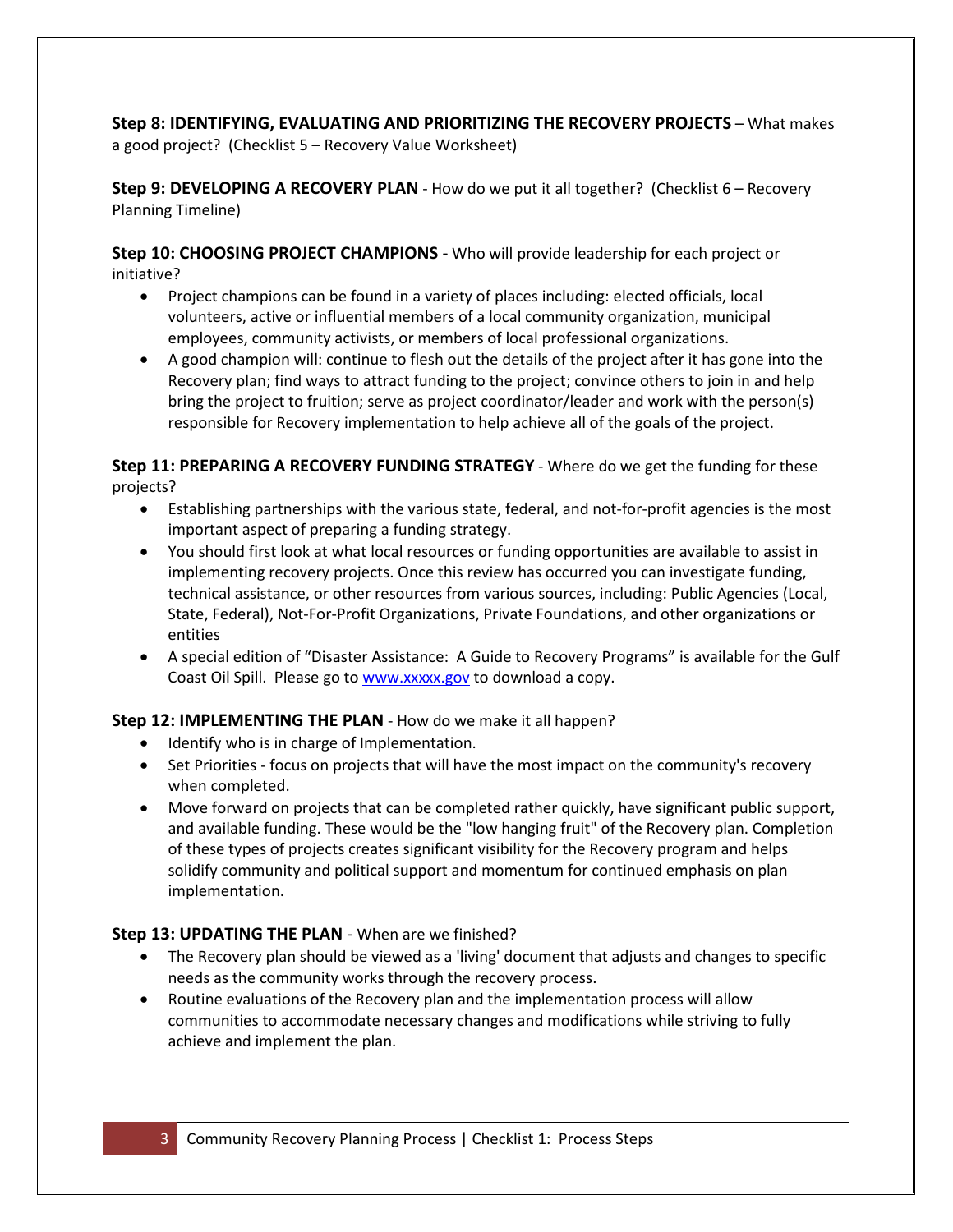### **CHECKLIST 2: WHO CAN HELP US? (Step 3)**

There are a number of local, regional, state, and federal organizations and agencies that may be able to provide assistance in a community's long-term recovery efforts. In many cases, organizations and agencies may be eager to provide assistance following a disaster but need to be invited to become involved.

The following represent some of the agencies, organizations, and institutions that a community should consider involving in the Recovery program.

- **County government agencies**  Can any county/parish government agencies provide assistance? Does the county/parish have greater resources than your community and could it partner with you in the recovery process?
- **Regional Planning Commission**  Does the community participate in the activities of the Regional Planning Commission (RPC)? Is it a member? RPCs may have outreach programs for their member communities or may be able to provide technical assistance with project development or grant writing and project funding identification.
- **State agencies**  The state will have several agencies that can provide assistance and be partners in the recovery process. Each state will have different department designations and organizations, but these types of agencies should be considered:
	- *Governor's Office*
	- *Department of Administration*
	- *Natural resources or environmental agency*
	- *Department of Agriculture*
	- *Department of Economic Development*
	- *Department of Housing or Community Development*
	- *State Human Services Agency*
	- *State public health organization*
	- *State emergency management agency*
- **Private Sector**
	- *Major employers in the community or region*
	- *Major retailers in the community or region*

### **Non- Profit Organizations**

- *State Voluntary Organizations Active in Disasters*
- *Local Community and Faith-based organizations*
- *Foundations active in the area*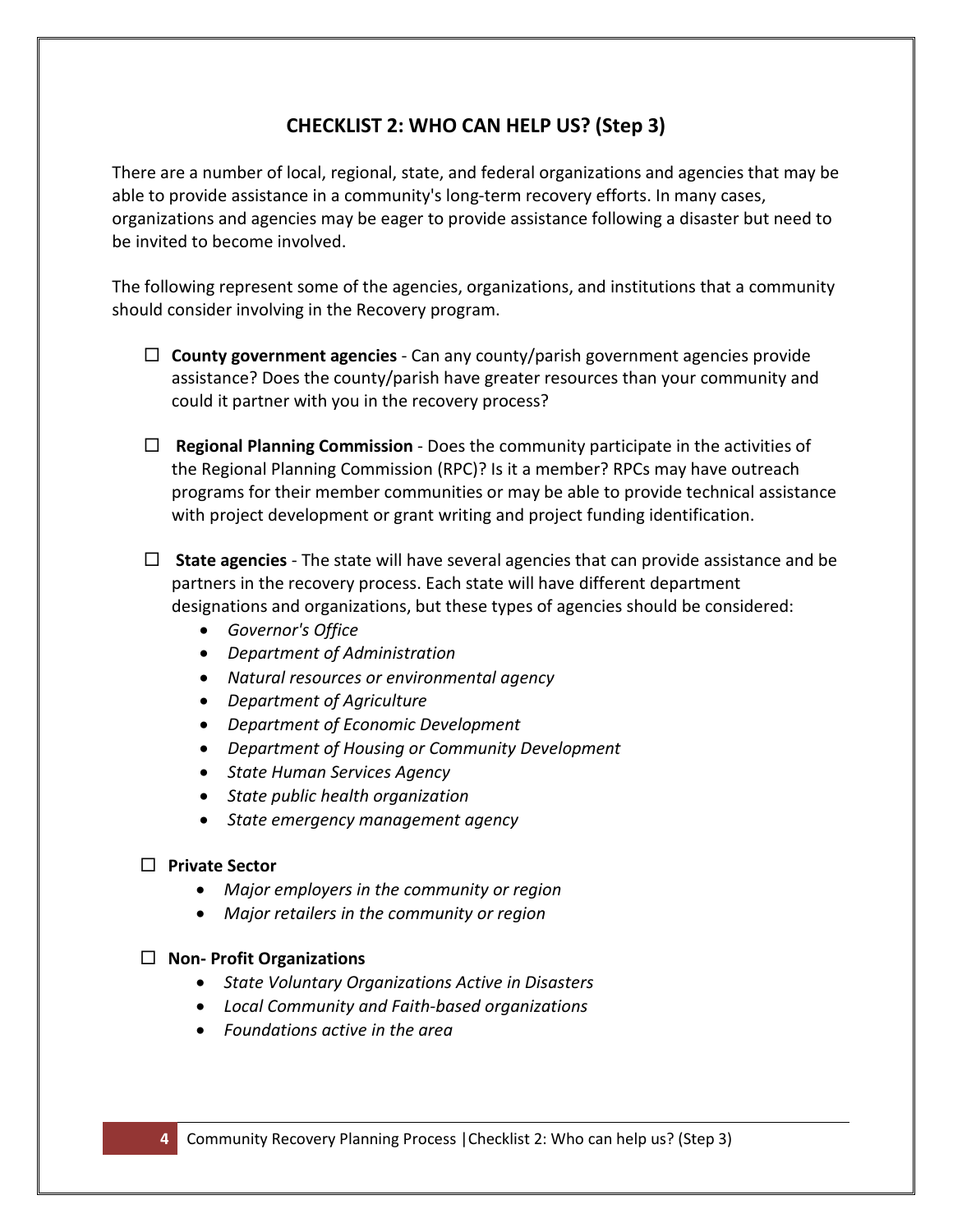## **CHECKLIST 3: DEVELOPING A COMMUNITY RECOVERY AND RESOURCE DAY WORKSHOP (Step 3)**

- $\Box$  Local communities should identify and invite state, federal, and other resource agencies or entities (Nonfor Profit or Faith-based organizations active in the area; Economic Development Agencies; Planning Departments; Congressional staff members; etc.) to participate. Use existing agency contacts to seek out other potential attendees.
- $\Box$  The workshop forum should be informal and in a setting that will allow discussion and brainstorming among all parties. The meeting space should be arranged for all parties to interact. For example, a horseshoe shaped table arrangement will allow face-to-face contact for discussion as well as a focal point for presentations.
- $\Box$  Allow at least several weeks advance notice when scheduling a workshop to ensure adequate attendance by the participating agencies.
- $\Box$  Advertise the workshop as a one-day event, but provide enough time at the beginning and end of the meeting for people to commute to and from the workshop, especially when considering the location of state and federal agency offices (For example, schedule the workshop from 10:00 a.m. until 4:00 p.m.).
- $\Box$  Schedule the meeting date to coincide with a local event, activity or festival. This will provide an incentive for attendees to attend the workshop.
- $\Box$  Ensure the meeting is accessible for persons with disabilities and with limited English proficiency.
- $\Box$  The forum process and agenda should be clearly defined for participants prior to the meeting. Emphasize the informal dialogue and networking opportunity.
- $\Box$  If possible, include meals and snacks on-site to maximize workshop effectiveness and to facilitate additional networking or discussion.
- $\Box$  If possible, include a tour of proposed projects or sites to allow participants to experience the project or setting in person.
- $\Box$  Don't ask for money from prospective partners! Instead, build relationships that will extend well beyond a meeting or workshop. Request ideas, suggestions and solutions to project challenges. Seek partnerships and assistance - technical, organizational, regulatory and financial.
- $\Box$  Provide a meeting summary for all participants.
- $\Box$  Host a Resource Day on a regular basis (semi-annual, annual, biannual, etc.) depending on scope and nature of the project(s).
- $\Box$  Be patient and accept that the process takes time.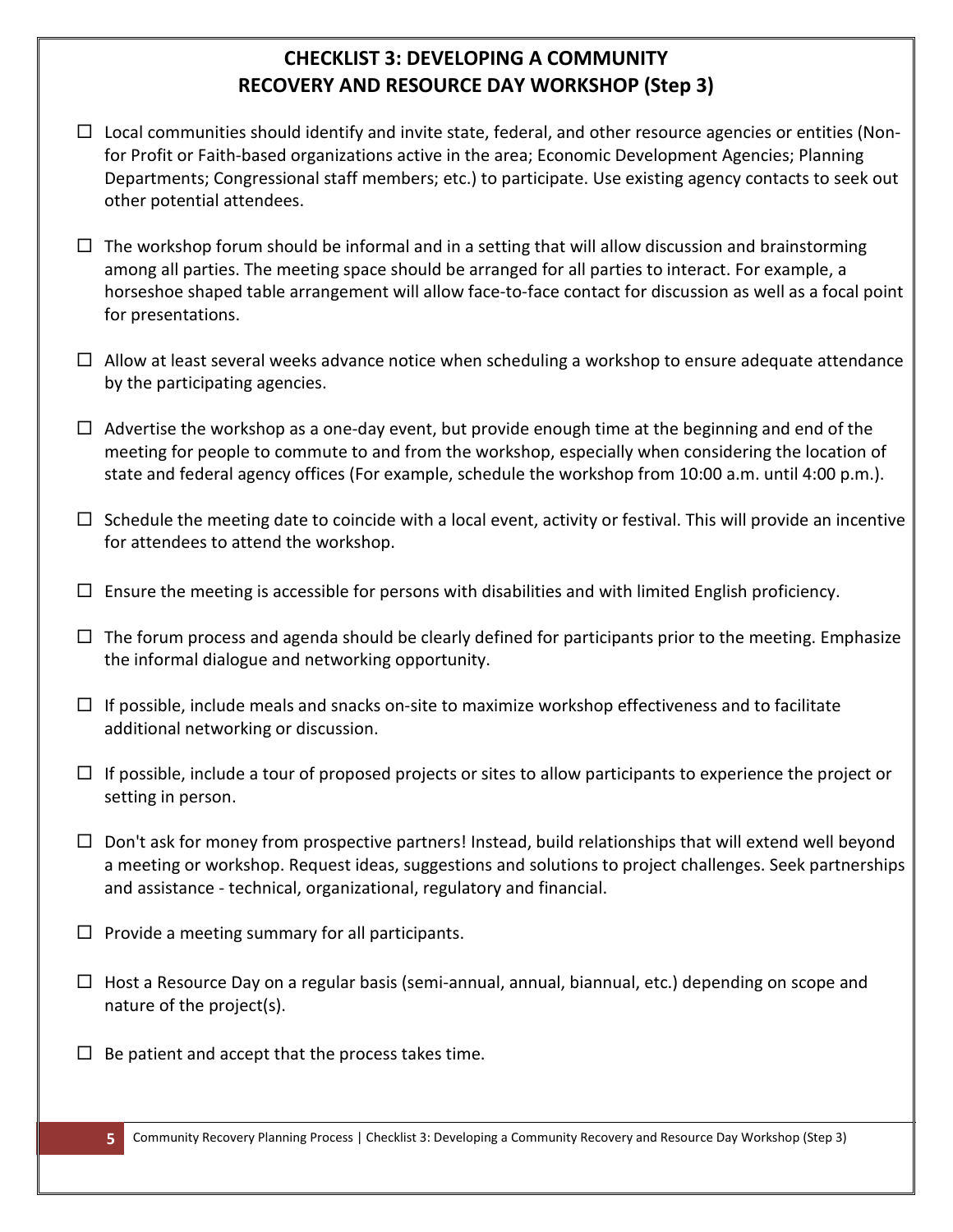### **CHECKLIST 4: PUBLIC INFORMATION CAMPAIGN (Step 4)**

Committing to the public information campaign early and fully ensures a successful plan by:

- $\Box$  Giving community members a chance to develop their own vision for the future of the community and transcend individual issues - it gives them hope for the future and empowerment for the present
- $\Box$  Establishing a high Recovery profile, which may bring issues to the forefront and increase the possibility of garnering funding
- $\Box$  Encouraging the community to take ownership of the plan and expect results even after the Recovery team is finished
- $\Box$  Making it easier to find champions and funding for your initiatives
- $\square$  Prioritizing initiatives in the Recovery plan
- $\Box$  Establishing community 'buy-in' to the plan and the process
- $\Box$  Clarifying that the plan is indeed driven by community members and not by outside parties who may have another agenda

PUBLIC INFORMATION CAMPAIGN ELEMENTS:

- $\Box$  Appoint Public Information Person
- $\square$  Establish contacts with all local media
	- Newspaper(s)
	- Radio Station(s)
	- TV Station(s)

### $\Box$  Establish contacts with Groups/Organizations

- Recovery Team
- Mass Retailers
- School System
- Chambers of Commerce
- Volunteers
- Community and Faith-based groups
- Foundations
- $\Box$  Identify Communication Mediums
	- Local newspapers
	- Local Radio/TV
	- Social Media/e-mails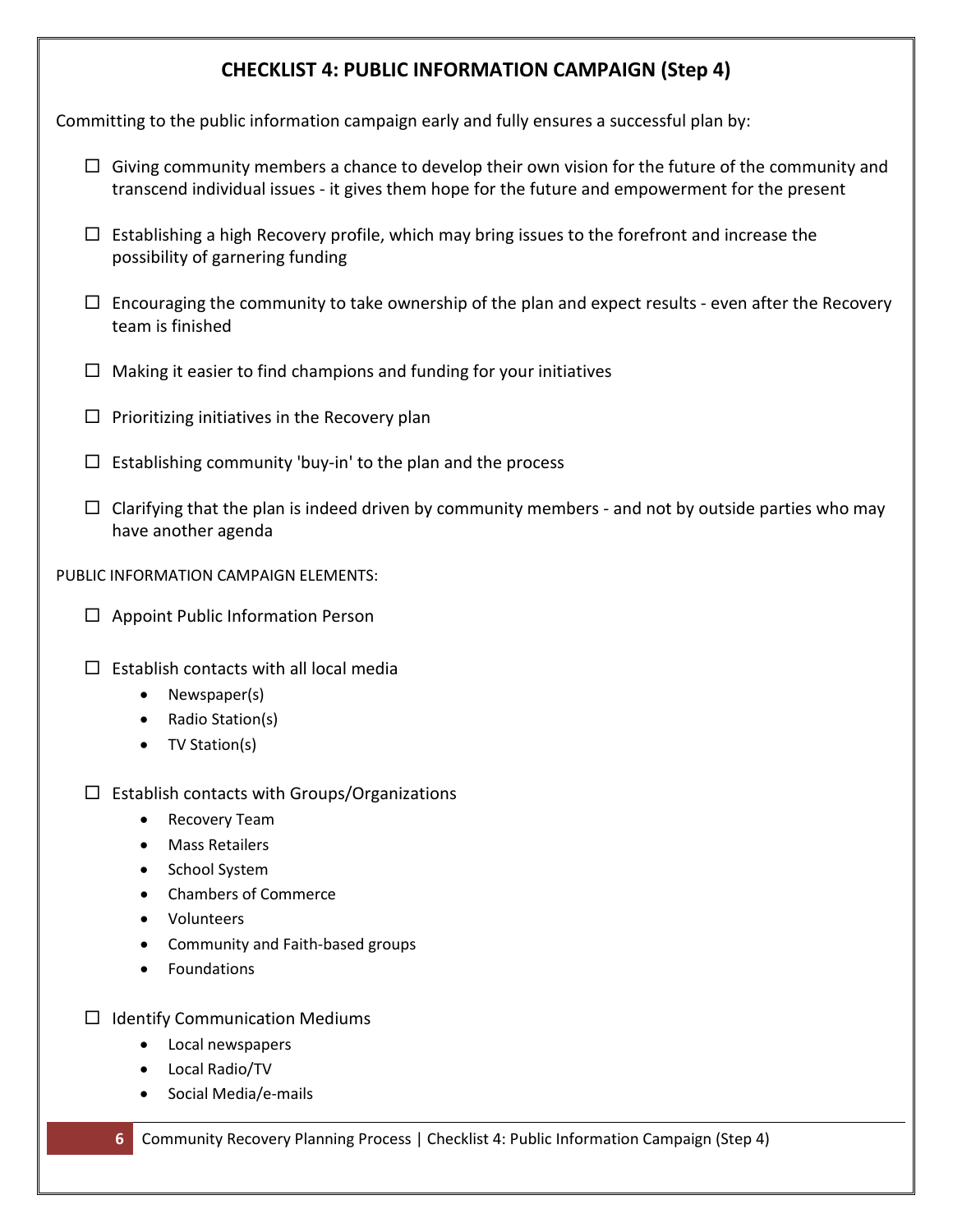## **CHECKLIST 5: CONSENSUS-BUILDING TECHNIQUES FOR COMMUNITY MEETINGS (Step 5)**

#### **Mapping Network of Stakeholders**

- General public
- Private Sector
- Government
- Other Groups

### **Facilitating the Full Participation of Every Stakeholder**

• Make sure everyone has a turn. Ask dominant talkers to stand down once they've made their points. Urge silent members to contribute. Probe for clarification when statements seem vague. Slow down the proceedings if the information is coming in too quickly for you or the group to process.

*Facilitating means getting all the facts on the table.*

### **Tracking Group Dynamics**

• In the heat of an emotional community conflict, step back a moment, take a deep breath and ask: What is really going on here? What is really at stake for these community members? Is something happening here that isn't being said directly?

*Tracking group dynamics means paying attention to actions that speak louder than words.*

### **Mediating among Conflicting Agendas and Perspectives**

• Find common ground. Insist that that group members behave respectfully (even if they don't feel it). Determine what each opposing side can afford to give and where each side draws the line. Don't rush for consensus before the group as a whole has had a chance to process the conflicts and disagreements. Encourage creative solutions.

*Mediating means holding all the conflicting pieces together until they form a workable plan.*

### **Moving the Process Forward**

• Keep track of time. Keep the agenda and objective(s) in the foreground continually. Press for decisions when the group seems able to move ahead, but do not force issues that the group has not sufficiently processed.

*Moving the process forward means pushing steadily without derailing the process.*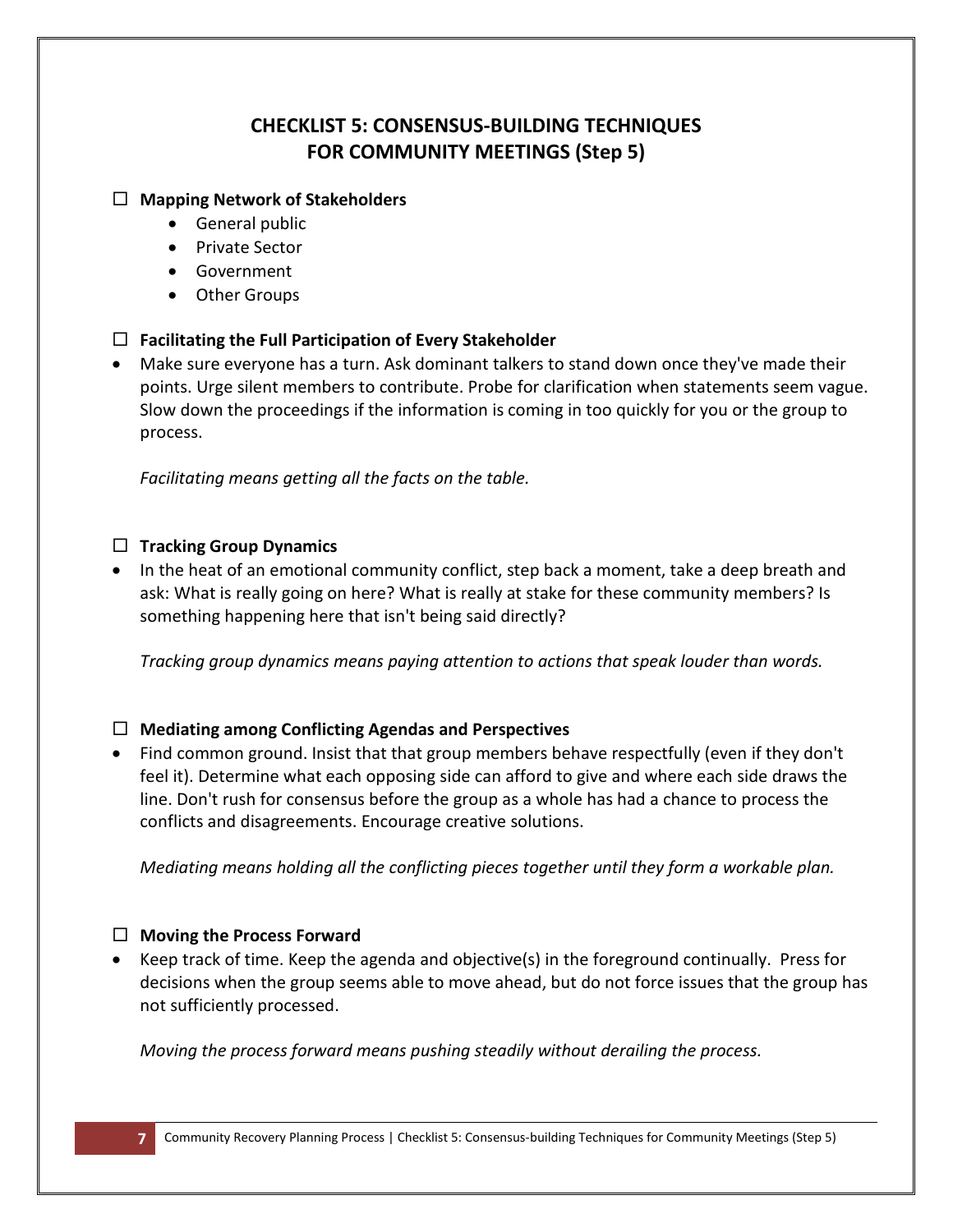# **CHECKLIST 6: RECOVERY VALUE WORKSHEET (Step 8)**

|                              | <b>PROJECT/INITIATIVE NAME:</b>                                                                                                                                            |              |  |  |
|------------------------------|----------------------------------------------------------------------------------------------------------------------------------------------------------------------------|--------------|--|--|
|                              |                                                                                                                                                                            | <b>SCORE</b> |  |  |
| POST DISASTER COMMUNITY NEED |                                                                                                                                                                            |              |  |  |
| 1                            | Does the project address a previously identified need/issue or has the project been<br>validated by or attained new urgency from the disaster?                             |              |  |  |
| 2                            | Is the project necessary for community health and safety?                                                                                                                  |              |  |  |
| 3                            | Does the project leverage several sources of funding?                                                                                                                      |              |  |  |
| 4                            | Is the project related to the direct impacts of the disaster?                                                                                                              |              |  |  |
| 5                            | Does the project provide an opportunity to improve upon pre-disaster conditions?                                                                                           |              |  |  |
| 6                            | Does the project have documented broad-based community support?                                                                                                            |              |  |  |
| 7                            | Does the project impact low and moderate-income segment of community?                                                                                                      |              |  |  |
| 8                            | Does the project address or support distinct social or cultural community attributes?                                                                                      |              |  |  |
|                              | <b>Score for this Category</b>                                                                                                                                             |              |  |  |
|                              | <b>Average: Score/8</b>                                                                                                                                                    |              |  |  |
|                              | <b>FEASIBILITY</b>                                                                                                                                                         |              |  |  |
| 1                            | Does the project have access to the resources and funding sources necessary to cover<br>project costs within project timeframe?                                            |              |  |  |
| 2                            | Is the project compatible with government initiatives, regulations and plans?                                                                                              |              |  |  |
| 3                            | Is the project scope clearly defined and achievable with measureable outcomes?                                                                                             |              |  |  |
| 4                            | Can the project be completed within a reasonable and practical timeframe?                                                                                                  |              |  |  |
| 5                            | Does the project offer other characteristics related to feasibility such as design or plan<br>flexibility, ease of implementation, offering a sufficient range of options? |              |  |  |
| 6                            | Does the project have a committed champion?                                                                                                                                |              |  |  |
|                              | <b>Score for this Category</b>                                                                                                                                             |              |  |  |
|                              | <b>Average: Score/6</b>                                                                                                                                                    |              |  |  |
|                              | <b>SUSTAINABILITY</b>                                                                                                                                                      |              |  |  |
| 1                            | Can the project pay for itself over the long term- is it sustainable financially?                                                                                          |              |  |  |
| $\overline{2}$               | Does the project apply a mitigation or safety measure to avert future losses related to<br>natural disasters or incidents or national significance?                        |              |  |  |
| 3                            | Is the project geographically located to encourage safe, convenient, and efficient<br>connectivity with other nodes of development within the community?                   |              |  |  |
| 4                            | Does the project protect (or does not harm) key ecosystems; protect wildlife and natural<br>areas; or improve water and air quality?                                       |              |  |  |
|                              | <b>Score for this Category</b>                                                                                                                                             |              |  |  |
|                              | <b>Average: Score/8</b>                                                                                                                                                    |              |  |  |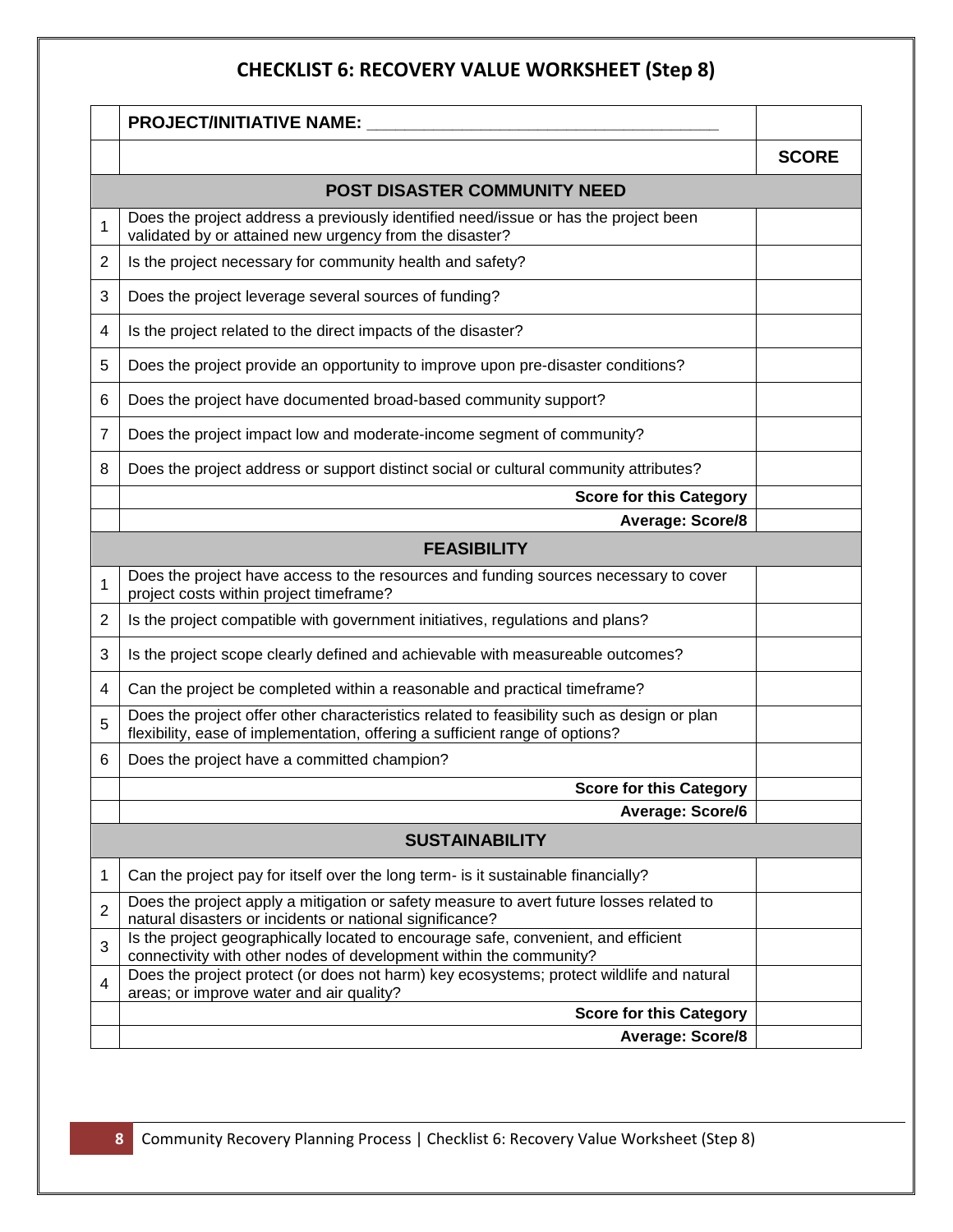|                                                        | <b>PROJECT/INITIATIVE NAME:</b>                                                                                                                                                                                                                                                                                                         |  |  |  |
|--------------------------------------------------------|-----------------------------------------------------------------------------------------------------------------------------------------------------------------------------------------------------------------------------------------------------------------------------------------------------------------------------------------|--|--|--|
| <b>CROSSCUTTING BENEFITS</b><br><b>Economic Impact</b> |                                                                                                                                                                                                                                                                                                                                         |  |  |  |
| $\mathbf 1$                                            | Does the project create or re-establish existing business opportunities or provide new jobs?                                                                                                                                                                                                                                            |  |  |  |
| 2                                                      | Does the project improve deteriorated neighborhoods?                                                                                                                                                                                                                                                                                    |  |  |  |
| 3                                                      | Does the project provide new affordable lease or rent opportunities and/or ownership<br>opportunities for new and existing businesses?                                                                                                                                                                                                  |  |  |  |
| 4                                                      | Does the project increase existing business incomes or contribute to additional spending?                                                                                                                                                                                                                                               |  |  |  |
| 5                                                      | Does the project provide new opportunities to diversify the economy by establishing<br>programs or capital projects (e.g. training facility; fiber optic infrastructure; distribution<br>center) that would jump-start new industries?                                                                                                  |  |  |  |
| 6                                                      | Does the project create avenues for job training or apprenticeships that would lead to<br>increased wages for skills in demand?                                                                                                                                                                                                         |  |  |  |
| $\overline{7}$                                         | Does the project provide mechanisms to market area assets to potential industries?                                                                                                                                                                                                                                                      |  |  |  |
| 8                                                      | Does the project establish economic development plans, new programs, or increase<br>professional staff to facilitate economic growth?                                                                                                                                                                                                   |  |  |  |
|                                                        | <b>Score for this Category</b>                                                                                                                                                                                                                                                                                                          |  |  |  |
|                                                        | <b>Average: Score/8</b>                                                                                                                                                                                                                                                                                                                 |  |  |  |
|                                                        | HIGH VISIBILITY AND BUILDS COMMUNITY CAPACITY                                                                                                                                                                                                                                                                                           |  |  |  |
| 1                                                      | Does the project receive financial or physical investment from various segments of the<br>community?                                                                                                                                                                                                                                    |  |  |  |
| $\overline{2}$                                         | Does the project have the ability to generate national interest through media attention,<br>public agency support, etc.?                                                                                                                                                                                                                |  |  |  |
| 3                                                      | Does the project have high visibility and distinct recognition within the community?                                                                                                                                                                                                                                                    |  |  |  |
| Δ                                                      | Does the project serve as an essential building block and critical element for the<br>community? Without these fundamental or essential public and private sector projects,<br>elements or services the community would be limited in its ability to flourish (e.g. City Hall;<br>water distribution; waste hauling; post office; etc.) |  |  |  |
| 5                                                      | Is the project a catalyst in attracting other projects or developments?                                                                                                                                                                                                                                                                 |  |  |  |
| 6                                                      | Does the project attract or utilize multiple sources of financial support?                                                                                                                                                                                                                                                              |  |  |  |
| 7                                                      | Does the project impact more than one market segment, such as housing, retail, industry?                                                                                                                                                                                                                                                |  |  |  |
| 8                                                      | Does the project serve or support several geographic areas within the community?                                                                                                                                                                                                                                                        |  |  |  |
| 9                                                      | Does the project enhance or support significant changes in public policy or principles, such<br>as the adoption of new or improved local codes or ordinances, mitigation of undesirable<br>situations, removal of non-conforming structures, etc.?                                                                                      |  |  |  |
| 10                                                     | Is the project visionary and does it encourage the community to look beyond established<br>patterns, tendencies and framework in search of forward thinking solutions and/or is creative<br>and uses new techniques or methodologies to address issues or produce solutions?                                                            |  |  |  |
|                                                        | <b>Score for this Category</b>                                                                                                                                                                                                                                                                                                          |  |  |  |
|                                                        | Average: Score/10                                                                                                                                                                                                                                                                                                                       |  |  |  |

**9** Community Recovery Planning Process | Checklist 6: Recovery Value Worksheet (Step 8)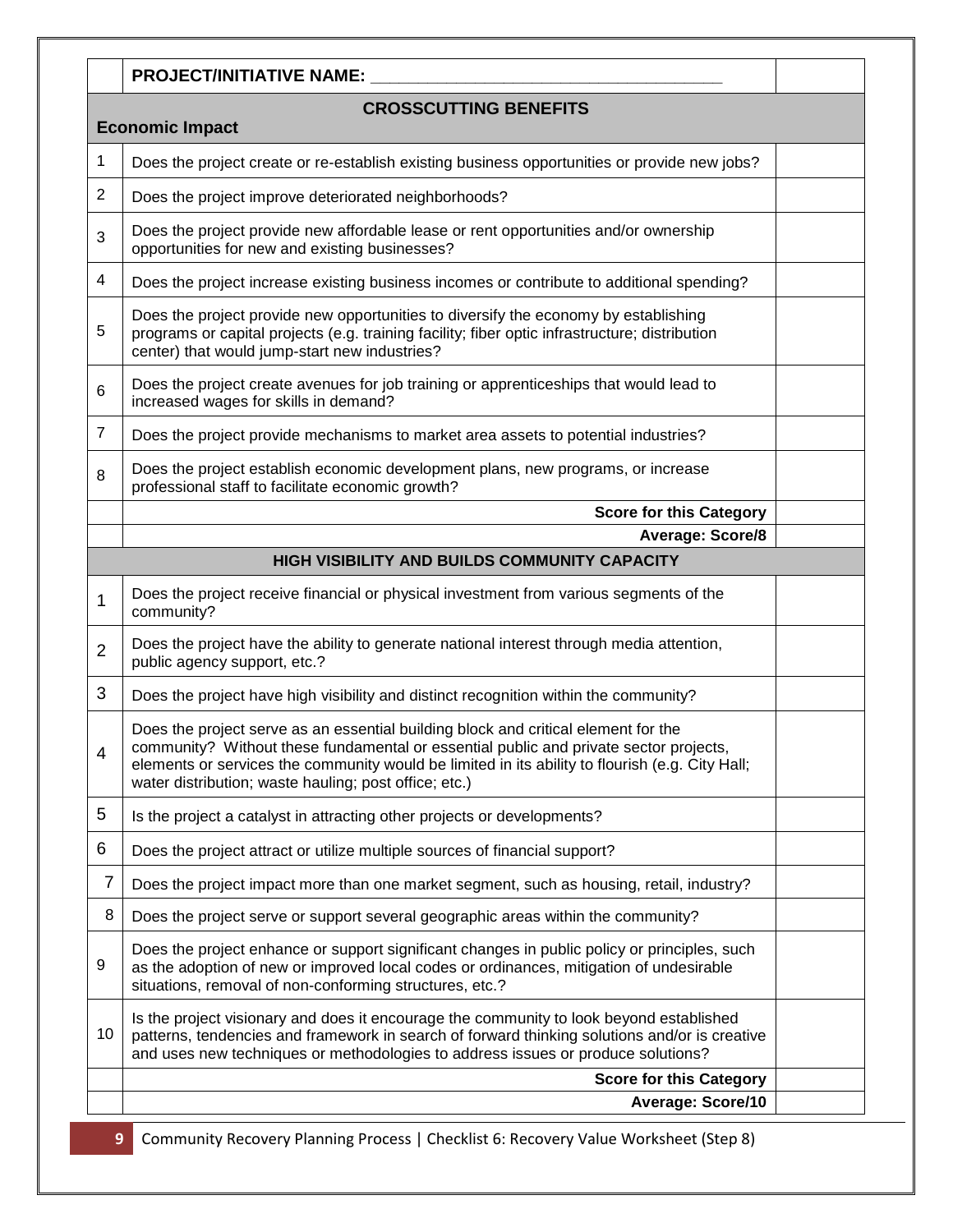|                                                                          | <b>PROJECT/INITIATIVE NAME:</b>                                                                                                                                                                          |                                |  |  |
|--------------------------------------------------------------------------|----------------------------------------------------------------------------------------------------------------------------------------------------------------------------------------------------------|--------------------------------|--|--|
| LINKAGES THROUGHOUT THE COMMUNITY AND LEVERAGES OTHER PROJECTS & FUNDING |                                                                                                                                                                                                          |                                |  |  |
| 1                                                                        | Does the project interconnect among and within the existing community development<br>framework and physically connect neighborhoods, key feature, districts, etc?                                        |                                |  |  |
| $\overline{2}$                                                           | Does the project support the existing resources of the community, including cultural,<br>physical, natural, environmental, and geographic resources?                                                     |                                |  |  |
| 3                                                                        | Is the project a result of cooperative planning, development or implementation efforts<br>among various local, state or federal agencies or organizations?                                               |                                |  |  |
| 4                                                                        | Is the project of a regional nature that supports areas beyond just the disaster affected<br>community?                                                                                                  |                                |  |  |
| 5                                                                        | Is the project related to other community projects, resources, or elements?                                                                                                                              |                                |  |  |
|                                                                          | <b>Score for this Category</b>                                                                                                                                                                           |                                |  |  |
|                                                                          | Average: Score/5                                                                                                                                                                                         |                                |  |  |
|                                                                          | <b>ENHANCES THE QUALITY OF LIFE IN THE COMMUNITY</b>                                                                                                                                                     |                                |  |  |
| 1                                                                        | Does the project build on existing strength in the community?                                                                                                                                            |                                |  |  |
| $\overline{2}$                                                           | Does the project provide or enhance community services such as schools, libraries,<br>cultural center, community gathering places, recreational facilities?                                              |                                |  |  |
| 3                                                                        | Does the project provide or enhance a critical facility such as hospitals, fire and police<br>facilities, and other emergency response facilities?                                                       |                                |  |  |
| 4                                                                        | Will the project enhance housing/shelter situations? Does it provide community shelters,<br>enhance mixed-income housing option, or improve assisted living facilities?                                  |                                |  |  |
| 5                                                                        | Does the project enhance a culturally significant place in the community such as places of<br>historic importance, community gathering places or sites where significant community<br>events took place? |                                |  |  |
|                                                                          | <b>Score for this Category</b>                                                                                                                                                                           |                                |  |  |
|                                                                          | <b>Average: Score/5</b>                                                                                                                                                                                  |                                |  |  |
| 8                                                                        |                                                                                                                                                                                                          |                                |  |  |
|                                                                          | <b>PROJECT RECOVERY VALUE</b>                                                                                                                                                                            | <b>OVERALL</b><br><b>SCORE</b> |  |  |
|                                                                          | <b>TOTAL SCORE</b>                                                                                                                                                                                       |                                |  |  |
|                                                                          | <b>AVERAGE</b>                                                                                                                                                                                           |                                |  |  |
|                                                                          | circle one                                                                                                                                                                                               |                                |  |  |
|                                                                          | <b>HIGH</b><br><b>LOW</b><br><b>MODERATE</b><br><b>COMMUNITY INTEREST</b>                                                                                                                                |                                |  |  |